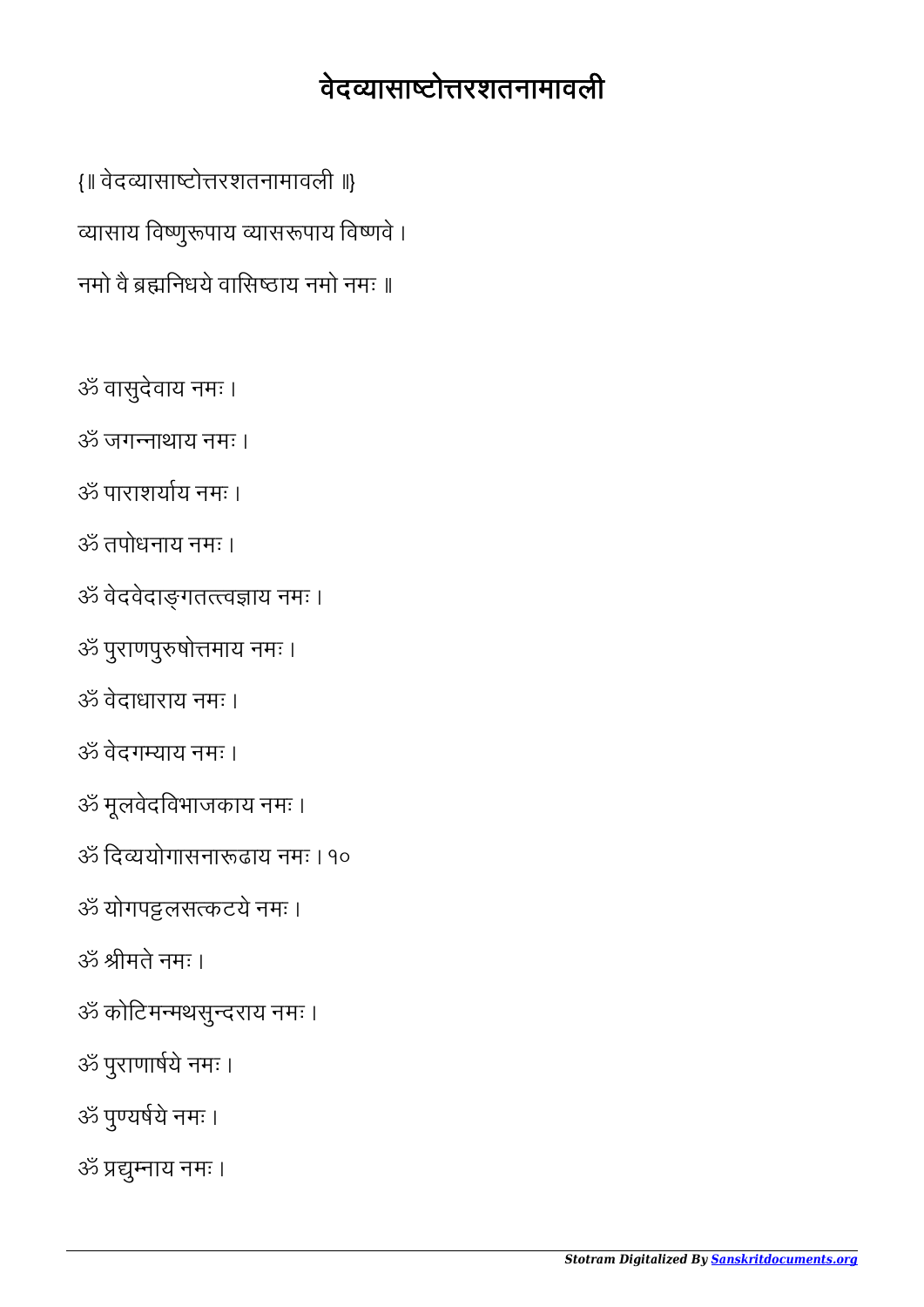ॐ नारायणाय नमः ।

ॐ अयुताय नमः ।

ॐ हरये नमः ।

ॐ वरदायकाय नमः ।

ॐ अनतवीयय नमः ।

ॐ अनतिये नमः ।

ॐ अनतशीषय नमः ।

ॐ वभावयुजे नमः ।

ॐ अिनाय नमः ।

ॐ लोकातीताय नमः ।

ॐ सतां गुरवे नमः ।

ॐ िववयोनये नमः ।

ॐ भवे नमः ।

ॐ सकषणाय नमः ।

ॐ सुरानदाय नमः ।

ॐ कमलापतये नमः ।

ॐ िववपाय नमः । ३०

ॐ िववचेटादायकाय नमः ।

ॐ लोकभ नमः ।

ॐ िवभवे नमः ।

ॐ अनतागशयाय नमः । २०

ॐ अनतािदयसकाशाय नमः ।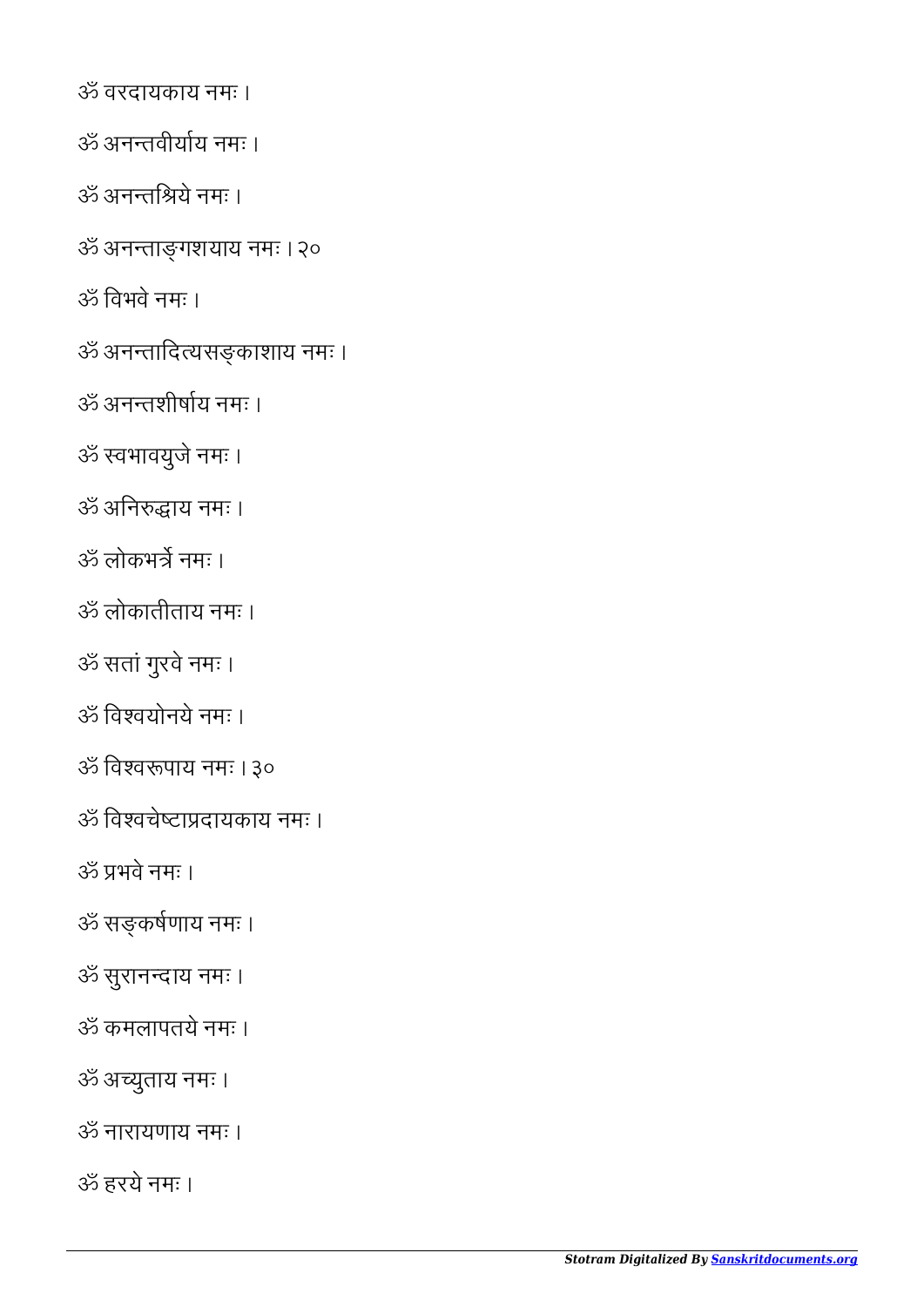ॐ देवेशाय नमः । ६०

ॐ महावराहाय नमः ।

ॐ त्वष्ट्रे नमः ।

ॐ तकभीितकरयाय नमः ।

- ॐ भामतये नमः । var?? भामनये
- ॐ वामनाय नमः ।
- ॐ सविसिदायकाय नमः ।
- ॐ पगभय नमः ।
- ॐ पनाभाय नमः ।
- ॐ अिमतिवमाय नमः ।
- ॐ ावंशाय नमः । ५०
- ॐ महाबाहवे नमः ।
- ॐ षीके शाय नमः ।
- ॐ इनीलसमुतये नमः ।
- ॐ वरैणचमदीतागाय नमः ।
- ॐ भतवसलाय नमः ।
- ॐ गोिवदाय नमः ।
- ॐ परानदाय नमः ।
- ॐ महाधनाय नमः ।
- ॐ के िशसूदनाय नमः ।
- ॐ के शवाय नमः । ४०
- ॐ कृ णाय नमः ।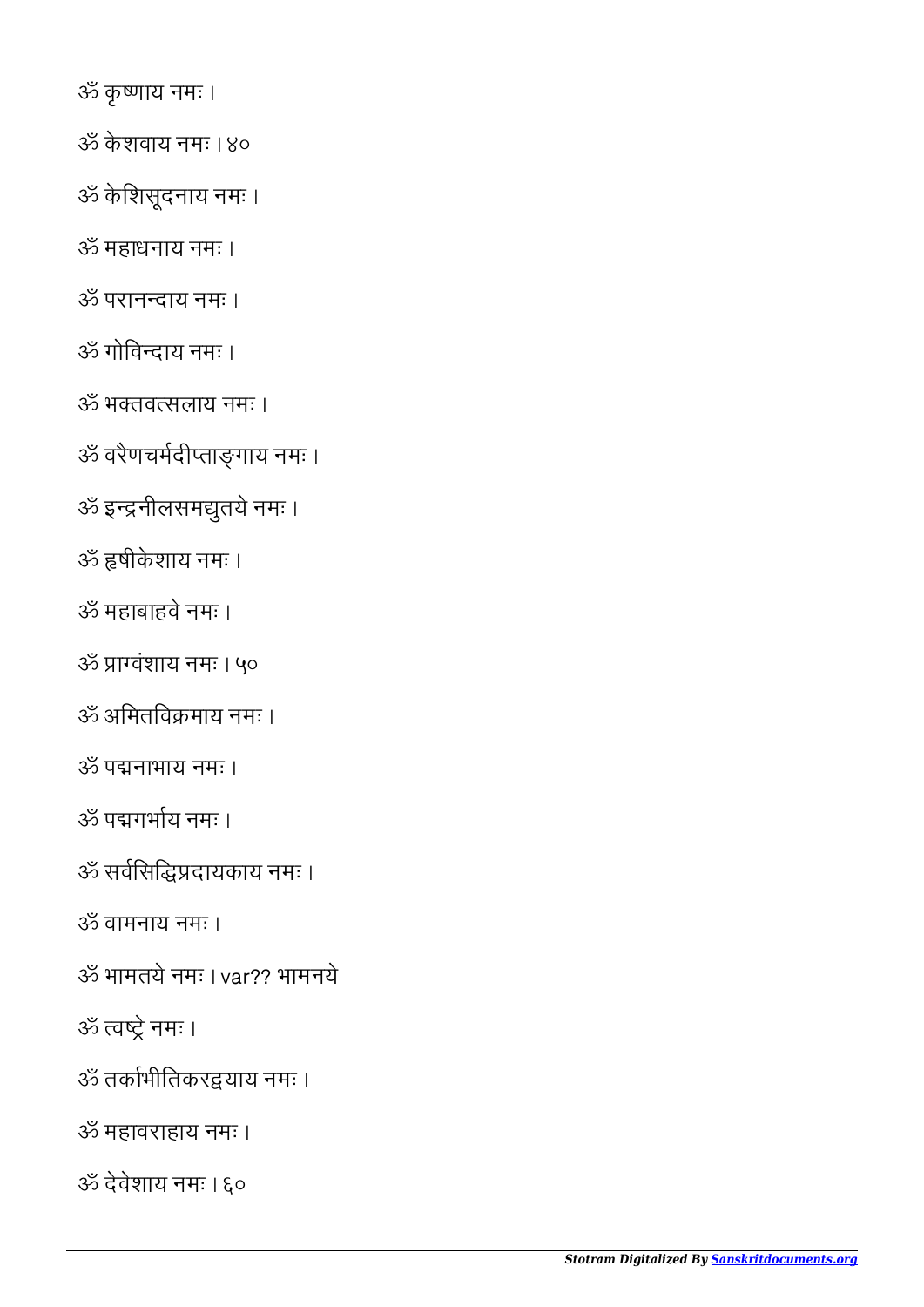ॐ भवे नमः । ८०

ॐ महोदिधशयाय नमः ।

ॐ िवणवे नमः ।

ॐ अजाय नमः ।

ॐ अनतािधकाय नमः ।

ॐ ीमते नमः ।

ॐ नारसहवपुषे नमः ।

ॐ वृबाहवे नमः ।

ॐ पपायतेणाय नमः ।

ॐ कबुीवाय नमः ।

ॐ जटाजूटिवभूिषताय नमः ।

ॐ अनाद्यज्ञानभञ्जनाय नमः ।

ॐ वनमािलने नमः । ७०

ॐ मेखलागाय नमः ।

ॐ परमामने नमः ।

ॐ ईवराय नमः ।

ॐ िदययोपवीतधृते नमः ।

ॐ शर्वपूर्वेड्याय नमः । ढ्य़??

ॐ वयभुवे नमः ।

ॐ अजाय नमः ।

ॐ अनघाय नमः ।

ॐ ािजणवे नमः ।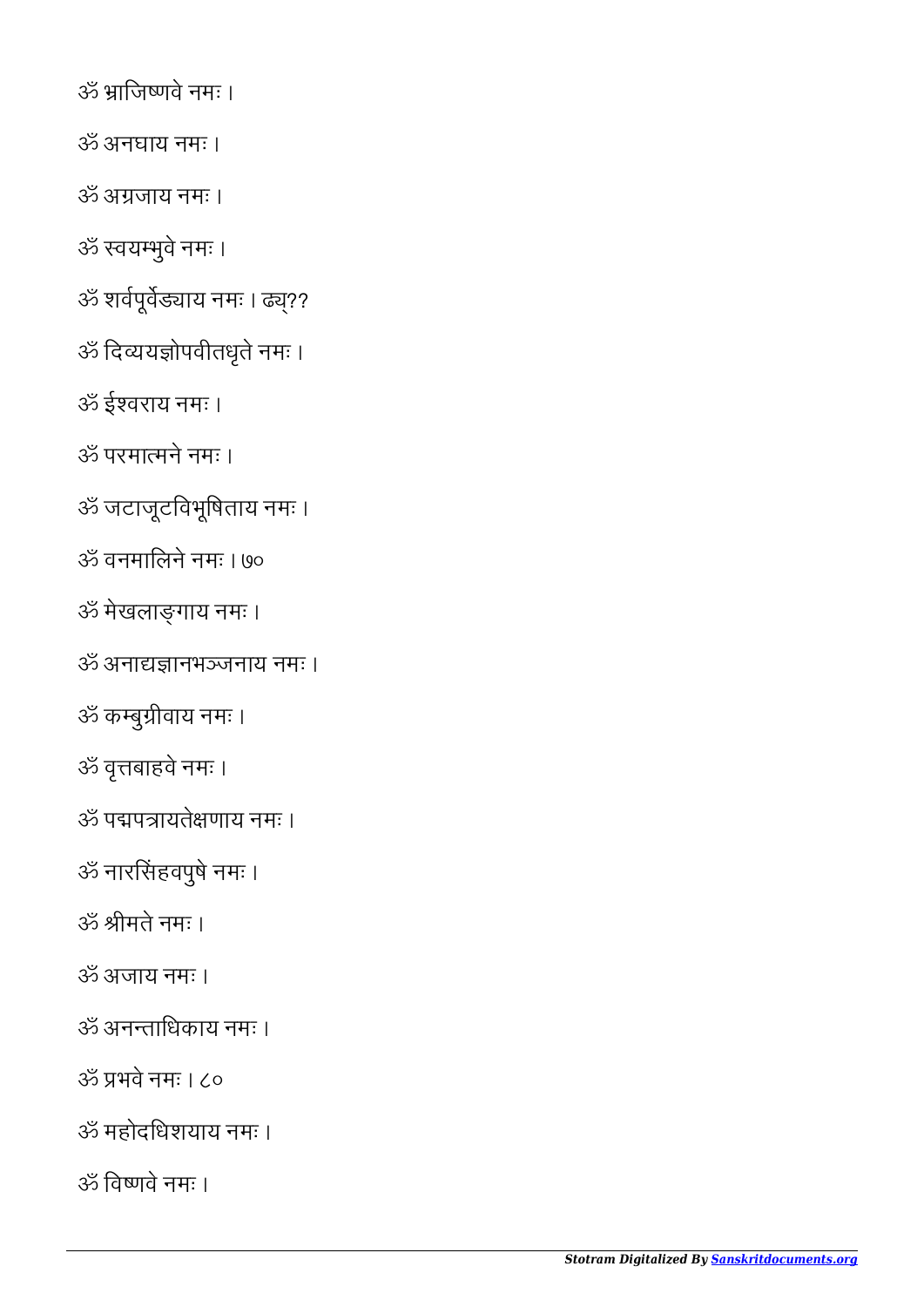ॐ िववयािपने नमः ।

ॐ जनादनाय नमः ।

ॐ पराधय नमः ।

ॐ ाणदाय नमः ।

ॐ सौयाय नमः ।

ॐ वािसठावयसभवाय नमः ।

ॐ जगत्स्नष्ट्रे नमः ।

ॐ जगत्त्रात्रे नमः । ९०

ॐ िववसंहारकारकाय नमः ।

ॐ अधोजाय नमः ।

ॐ अययाय नमः ।

ॐ सािणे नमः ।

ॐ योगीवराय नमः ।

ॐ उिवमाय नमः ।

ॐ वेदयासाय नमः ।

ॐ महाबोधाय नमः ।

ॐ मायातीताय नमः ।

ॐ जगमयाय नमः । १००

ॐ वसुजानदनाय नमः ।

ॐ भ नमः ।

ॐ मुकु दाय नमः ।

ॐ मुिनसेिवताय नमः ।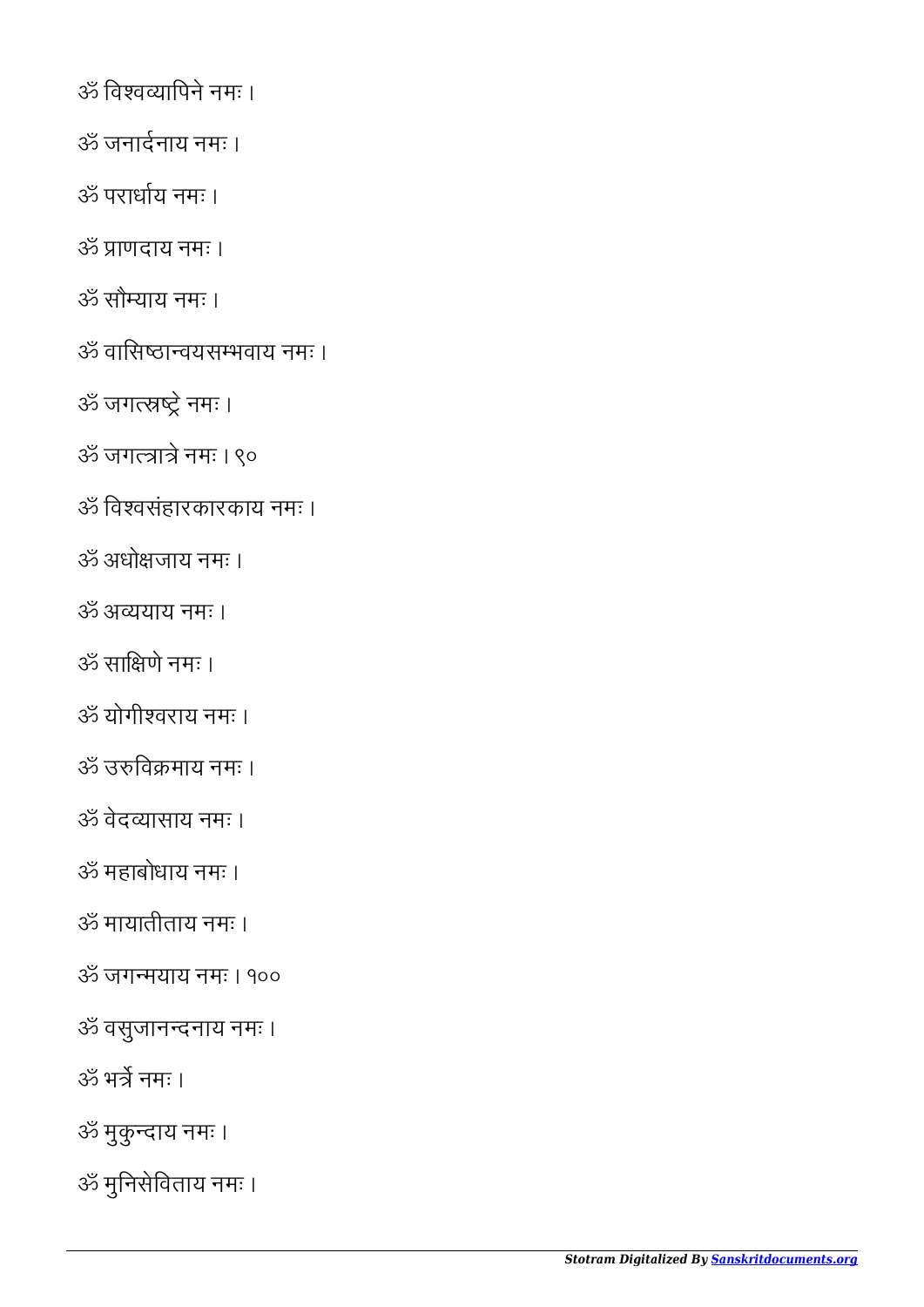```
ॐ ैपायनाय नमः ।
```
ॐ देवगुरवे नमः ।

ॐ भगवते नमः ।

ॐ बादरायणाय नमः । १०८

ॐ तत्सत् ॥

॥ इति श्री वेदव्यासाचार्याणां नामावलिः समाप्ता ॥

Encoded and proofread by

Sunder Hattangadi sunderh@hotmail.com

Please send corrections to sanskrit@cheerful.com

Last updated **doday** 

http://sanskritdocuments.org

Veda Vyasa Ashtottara Shatanamavali 1 Lyrics in Devanagari PDF

- % File name : vyaasa108.itx
- % Category : aShTottarashatanAmAvalI
- % Location : doc\ deities\ misc
- % Author : Vedic Tradition
- % Language : Sanskrit
- % Subject : philosophy/hinduism/religion
- % Transliterated by : Sunder Hattangadi sunderh at hotmail.com
- % Proofread by : Sunder Hattangadi sunderh at hotmail.com
- % Latest update : August 1, 2012
- % Send corrections to : Sanskrit@cheerful.com
- % Site access : http://sanskritdocuments.org
- $\frac{0}{0}$
- % This text is prepared by volunteers and is to be used for personal study
- % and research. The file is not to be copied or reposted for promotion of